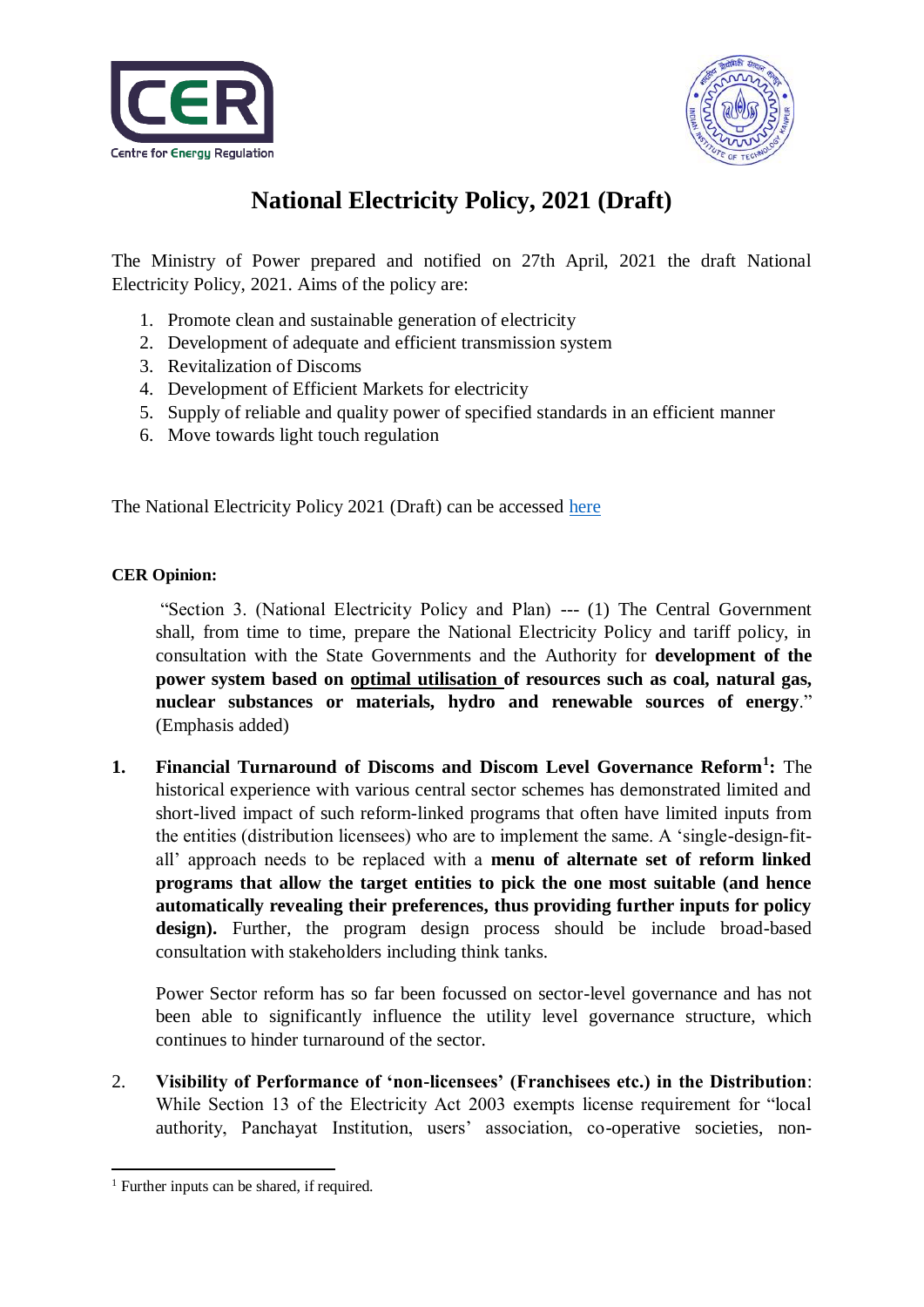



governmental organizations, or franchisees", this is construed to mean an absence of visibility of their performance. In order to evaluate the success of such alternate models, there is a need for greater access to information about their performance. **While this may not entail direct regulatory purview, this would serve as an effective performance benchmark for the regulated licensees, and also provide guidance to the licensees in the selection of Franchisees.** NEP should propose a broad framework for data submission by such entities and its evaluation by the SERCs.

3. **Clean Energy Transition**: Increasing share of RE, adoption of cleaner fuels, improvement in efficiency of existing generation assets, and retirement of old, inefficient and polluting plants beyond their existing  $PPA<sup>2</sup>$  should be an integrate part of the clean energy transition to be included in NEP. (Clause 5.6)

Current focus should be on decarbonization rather than de-coaling the sector completely. Improvement of the flexibility of existing coal-based generation can support even higher RE share in the future.

4. **Light handed (touch) regulation:** Greater competition and Performance-based Regulation (PBR) would enable *light handed (touch) regulation<sup>3</sup>* . Mandate competitive procurement in generation and transmission, and graduated approach in distribution.

*Light handed (touch) regulation* is applicable in the context of a sector achieving maturity in competition with regulatory oversight. Given the current regulatory dispensation in the sector, competitive segments are subject to light handed regulation. (Clause 2.0 (vi))

If the objective of the policy is to reduce regulatory process burden for determination of tariff, this can be implemented by **graduating from Normative Cost of Service (nCoS) regulation to adopting Performance-based Regulation (PBR)**.

In the light of the above, (the objective of) "*Development of adequate and efficient transmission system*" may be modified as 'Development of adequate and efficient transmission system **at reasonable cost through competitive bidding**'. (Clause 2.0 (ii))

5. **An ABC Approach to Make in India initiative and Aatmanirbhar Bharat:** "Promotion of manufacturing of goods and services in India in the Generation, Transmission and Distribution segments of the Power sector under the Make in India initiative and Aatmanirbhar Bharat" are economically justified policy options. This

**<sup>.</sup>** <sup>2</sup> EAL IITK comments on "MoP's draft proposal on Relinguishment of PPAbeyond Tenure", [https://eal.iitk.ac.in/assets/docs/power\\_chronicle\\_vol\\_3\\_issue\\_3.pdf](https://eal.iitk.ac.in/assets/docs/power_chronicle_vol_3_issue_3.pdf)

<sup>&</sup>lt;sup>3</sup> See CER's suggestion on incorporating incentive linked cost recovery under MYT regulations of GERC. CSERC, JSERC, JERC and CERC. [https://cer.iitk.ac.in/newsletters/regulatory\\_insights/Volume03\\_Issue02.pdf,](https://cer.iitk.ac.in/newsletters/regulatory_insights/Volume03_Issue02.pdf) [https://cer.iitk.ac.in/newsletters/regulatory\\_insights/Volume03\\_Issue01.pdf,](https://cer.iitk.ac.in/newsletters/regulatory_insights/Volume03_Issue01.pdf) [https://cer.iitk.ac.in/newsletters/regulatory\\_insights/Volume03\\_Issue03.pdf.](https://cer.iitk.ac.in/newsletters/regulatory_insights/Volume03_Issue03.pdf)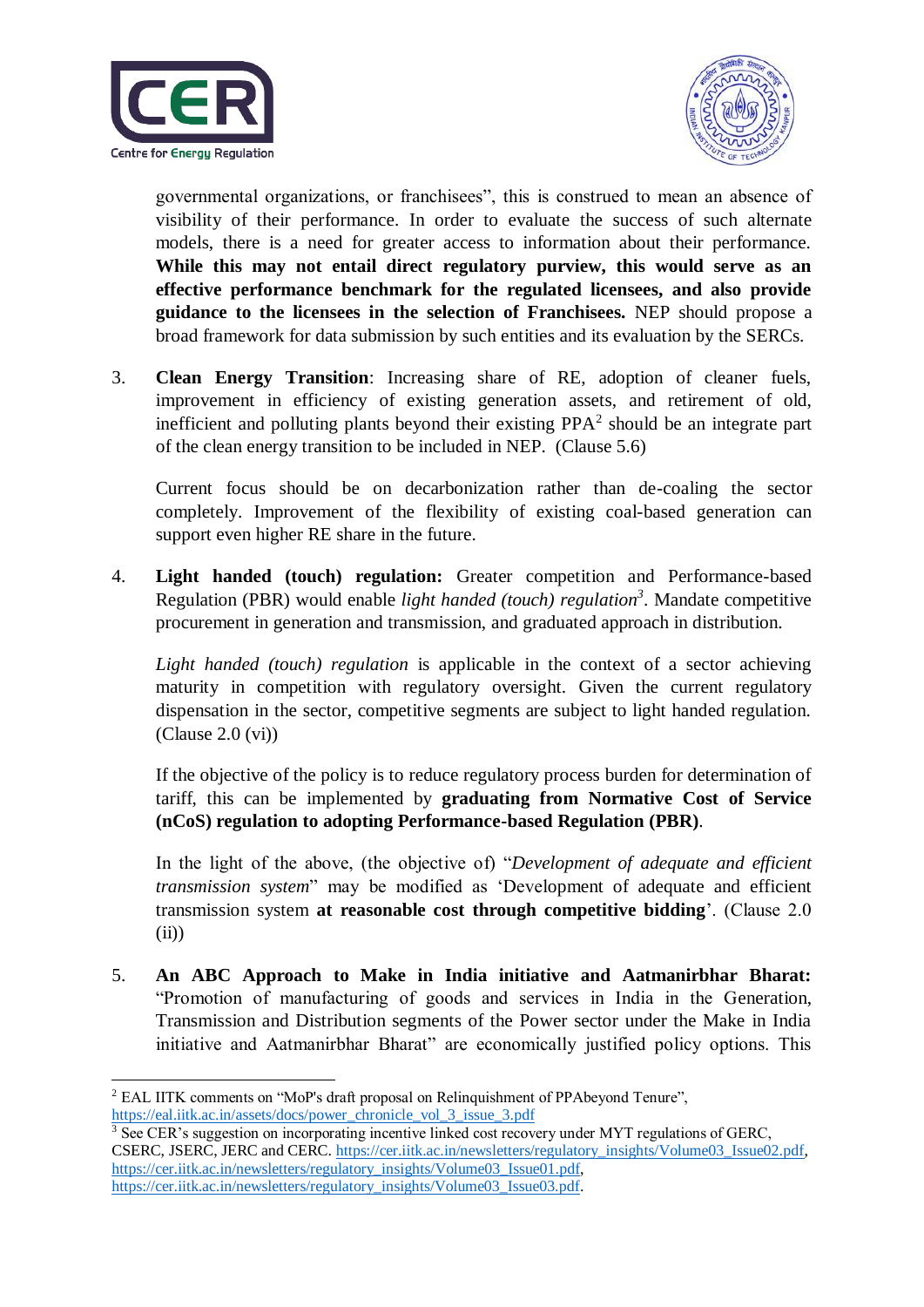



should also be linked to the provisions of the Electricity Act, 2003. To avoid disruption in investment and operation in the sector, a graded approach should be adopted for the implementation of these policy options. An ABC analysis can be used to help identify items based on existing domestic capability, scale economics, relative economics of domestic and international manufacturing, technology requirement, scale of investment required, etc. Three (or more) baskets of identified goods and services can be identified for promoting domestic manufacturing and procurement over varying time horizons. A - very short term (say 6 months),  $B$  - short-term 1-2 years and  $C$  – medium-term (3-5) years). However, it should be ensured that the policy does not lead to market concentration influencing the availability and price of such goods and services. Further, this should also allow for continuity of supply and services for existing contracts. The Ministry can issue a separate notification for the same. (Clause 2.0 (vii)) and (Clause 4.1 (xiv))

- 6. **Review of Electric Power Survey and National Electricity Plan (Clause 3.2)**: The National Electricity Plan, to be prepared by CEA, has been delayed for a significant time. A regular release of the National Electricity Plan is desirable to ensure that there is a general guideline available about the approach to planning in the sector. The regularity of the Plan needs to be ensured in line with that of the Electric Power Survey. An alternate approach would be to develop a platform that allows necessary changes to be incorporated in the Plan as subsequent reviews till a comprehensive revision of the same is undertaken.
- 7. Demand Side Management may also be explicitly included in the Clause 4.1 (ix) as one of the areas covered under the policy.
- 8. **Differential Generation tariffs for peak and off-peak hours:** Time differentiated consumer tariffs provide relevant price signal to the consumers of electricity. However, a similar approach for generation tariff is not desirable and would be complex to implement. Existing beneficiaries of PPAs bear the associated fixed charges and hence have claim over the available generation capacity across the day. Separate determination (u/s 62) of differential tariffs for peak and off-peak hours for such generating stations would not be economically justified. (Clause 5.3)
- 9. **Wider Applicability of ToD tariff across Consumer Categories:** Mandate ToD tariff for all consumers above 10 kW across consumer categories, to be gradually applicable to all consumers above 5 kW. All EV Charging to be based on ToD tariff to ensure that there is sufficient visibility of this new load to assist load forecast and planning for the distribution network.
- 10. Determination of adequate primary, secondary and tertiary reserves at national, regional and state level, to be undertaken by CEA should be based on long-term technoeconomic feasibility to meet the projected demand under growing RE share, and be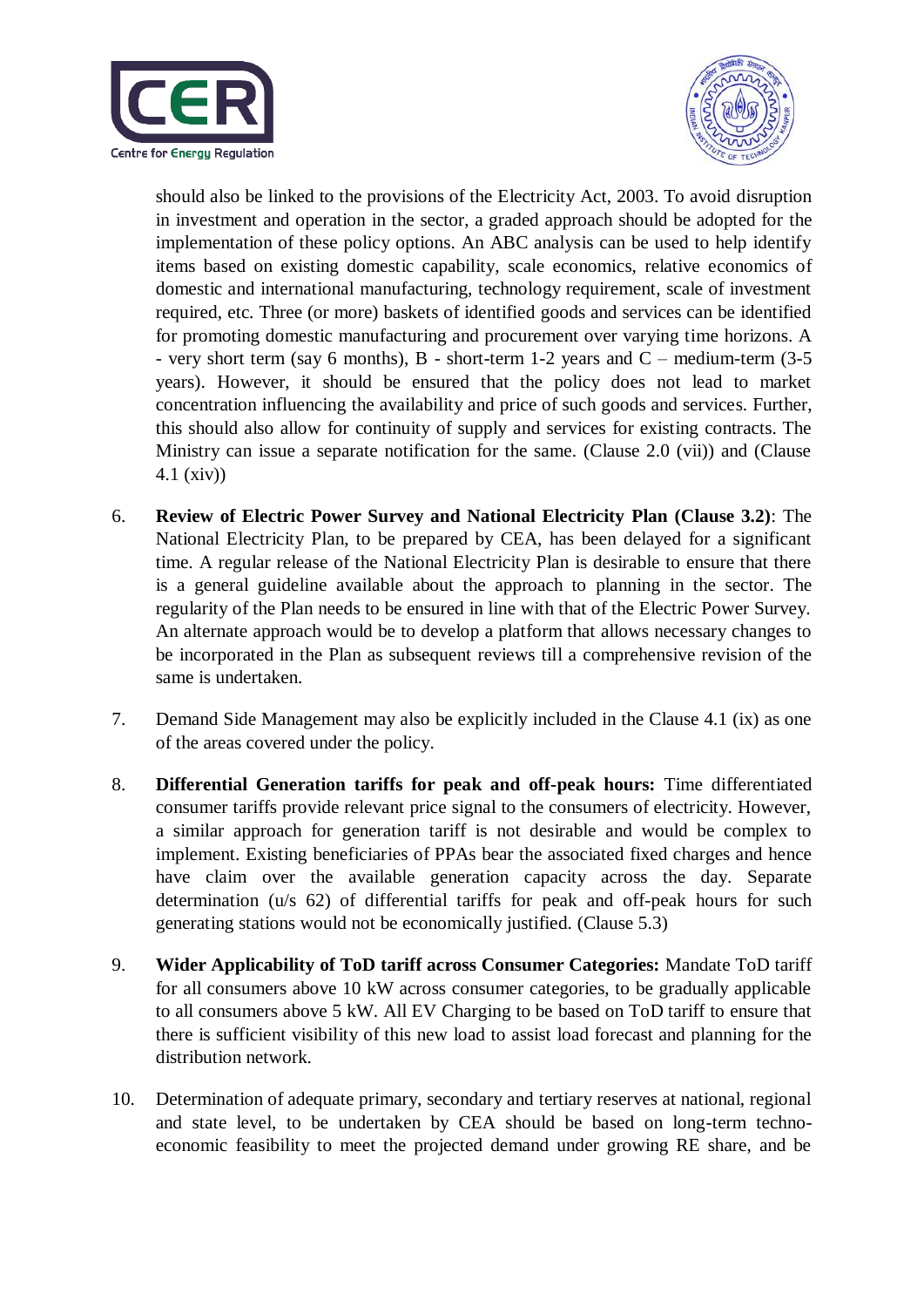



undertaken in consultation with key stakeholders including the Load Despatch Centres. (Clause 5.4)

- 11. **Competition in Generation and Transmission:** NEP should emphasise the role of competition in power procurement (including power plants to be set up in the state sector) as well as setting up of transmission assets (inter- as well as intra-state) in the country. A UMPP approach, whereby land procurement and necessary clearances have been obtained, would help significantly reduce the investor risk and lead to more competitive price discovery. This would address the growing concern for rising transmission tariff. In the case of asset specificity, particularly in the case of Large Hydro power projects, the **Swiss Challenge<sup>4</sup>** approach may be adopted. This would ensure **competitive pressure (due to** *credible threat***)** to a tariff determination petition. (Clause 5.20, 6.8)
- 12. **RE Curtailment:** Curtailment of RE power is undertaken both for operational (system) as well as commercial reasons. The regulatory framework should mandate the system operator to **maintain record of all instances of RE curtailment along with system parameters** enabling its analysis to identify reasons attributable to system constraints. Availability of such detailed data in the public domain would allow its analysis and make the process subject to regulatory scrutiny.

RE electricity generation (wind and solar) primarily have a fixed cost (single part) structure. Artificial segregation of the single-part tariff into two-parts (fixed and variable) would depend on debatable choice of CUF leading to regulatory burden. Furthermore, **given the 'must run' status of RE plants, a two-part tariff would not be recommended**. (Clause 5.21)

Separation of SLDCs from the transmission utility (STU) and linking its RoE to curtailment of scheduled RE within a reasonable range would help address curtailment concerns.

13. **Derivatives for risk hedging for RE<sup>5</sup>:** Introduction of derivatives for RE would allow investors **to hedge risk arising out of uncertainty in generation as well as in curtailment**. Curtailment related RE derivatives can also be used to ensure that part of the risk of curtailment be passed on to the discoms who have signed PPAs for such RE procurement. Such approach to risk-sharing/hedging should become an integral part of the RE PPAs in the future.

**.** 

<sup>4</sup> Swiss Challenge approach been adopted in PPP projects in India. This was also suggested by CER in response to CERCs' Determination of levellised generic tariff for FY 2021-22 under Regulation 8 of the CERC (Terms and Conditions for Tariff determination from Renewable Energy Sources) Regulations, 2020, and MNRE's Draft Guidelines for Implementation of Off-Grid Solar Power Plants in RESCO model under MNRE Programme (https://cer.iitk.ac.in/blog)

<sup>&</sup>lt;sup>5</sup> Further inputs on design of such derivatives can be shared, if required.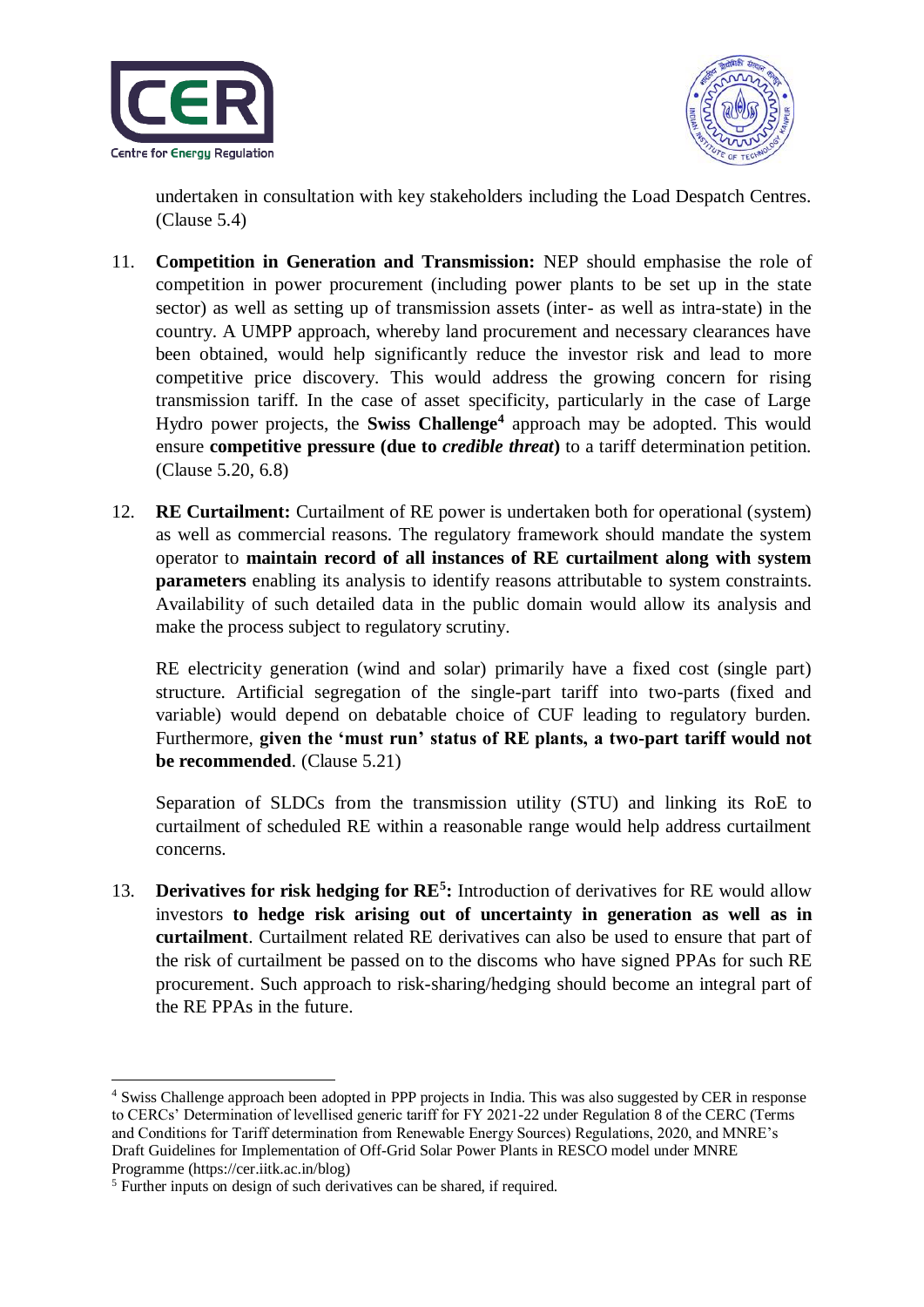



- 14. **Separation of SLDC from STU:** Separation of system operation from the state transmission utility, and further separation of STU function from the intra-state transmission licensee would reduce conflict of interest<sup>6</sup>, and also improve climate for open access and competition in the sector. Independence of SLDC would also help address anomalies in implementation of merit order despatch and RE curtailment due to non-technical reasons.
- 15. **Incentives for heat recovery systems** (Clause 5.22) should be provided under the available mechanism for energy efficiency **through the Perform Achieve and Trade (PAT) scheme** under the Energy Conservation Act, 2001. This could be supported through an Energy Service Company.
- 16. **Single RPO Basket for Better Economics of Compliance:** Given that the relative cost of alternate RE sources has converged significantly, it would be economically efficient to specify a single RPO basket. Depending on local resource endowments and economics of access to RE from elsewhere in the country, economically efficient technology choices would be made to ensure overall RPO compliance, which would effectively displace the equivalent amount of non-RE power.

Apart from economics, single RPO basket would also provide flexibility in choosing an appropriate mix of alternate RES that considers the availability of balancing power and other system constraints.

17. **Rejuvenating the REC Market** (Clause 5.24)**:** The Renewable Energy Certificates (REC) market can be rejuvenated by enhancing its scope by issuing REC to all RE generation (including that from non-REC plants) and using RECs to identify the source of origin. The RECs acquired through PPAs as well as the REC market can then be submitted as proof of compliance with the respective SERCs. This would enhance liquidity in the REC market as well.

Further, there are also economic benefits from merging the market for Ecerts under the PAT scheme with REC market<sup>7</sup>.

18. **Technical, Financial and Institutional Sustainability of Mini/Microgrids:**  Electricity Access through micro grids is not an end to itself but an intermediate solution with an aim to provide 24x7 reliable and quality power to consumers in rural as well as remote areas. (Clause 5.27). Operational, financial and institutional sustainability of microgrids needs to be ensured by harnessing their role in a grid integrated environment.

1

<sup>&</sup>lt;sup>6</sup> In line with developments in similar separation for the inter-state transmission network.

<sup>7</sup> Anoop Singh (2009), "A market for renewable energy credits in the Indian power sector", *Renewable and Sustainable Energy Reviews* 13 (3), 643-652. See https://www.researchgate.net/profile/Anoop-Singh-28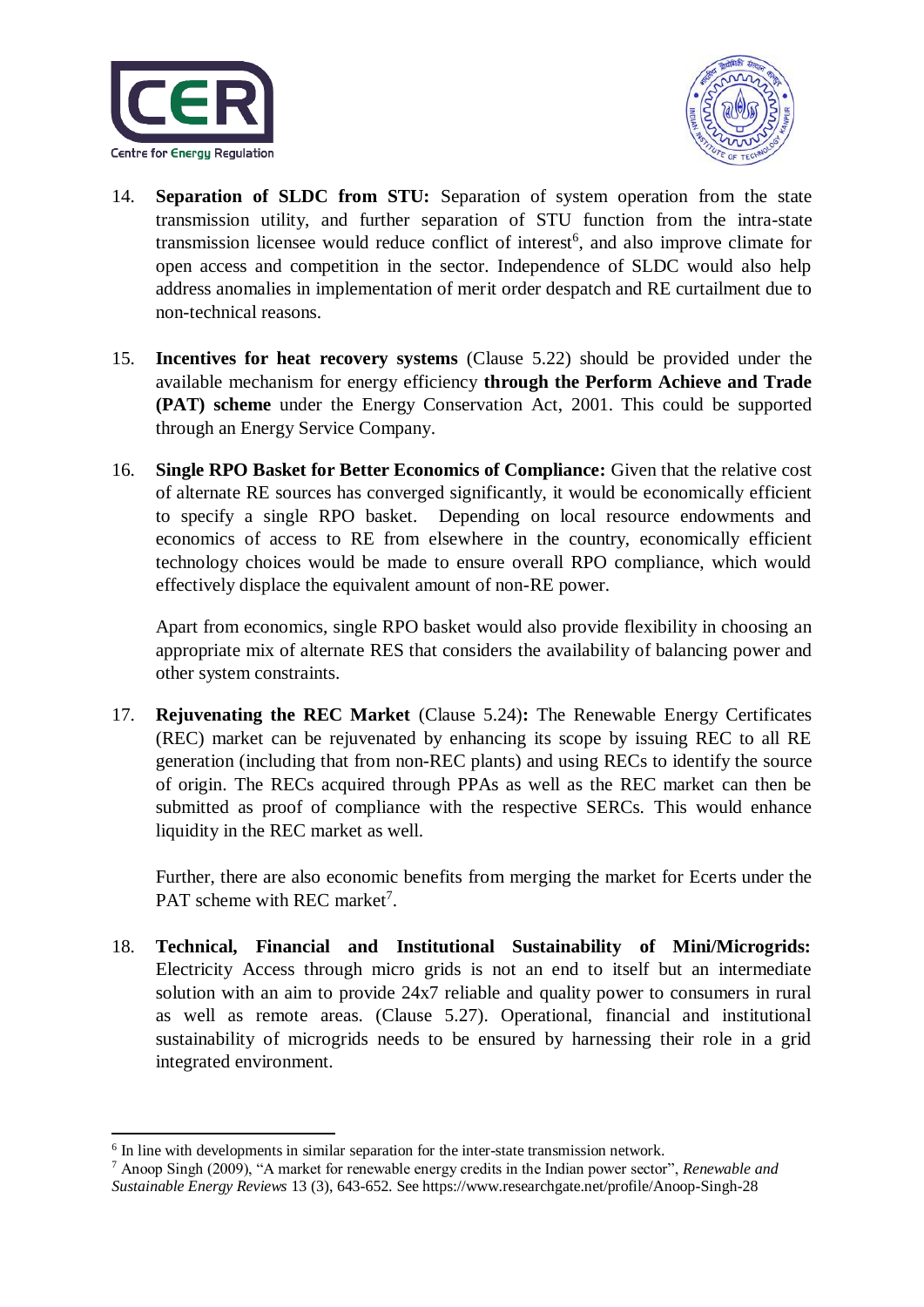



- 19. **Solarise Agriculture Pumps:** Solarisation of agricultural load is an important option for the discom to reduce cross subsidy burden and address system losses<sup>8</sup>. Given the experience with development of mini grids and concerns for their sustainability, **policy and regulatory framework for solarized agricultural load should ensure technical, financial as well as institutional sustainability<sup>9</sup> .** To fully utilize the potential of gridconnected solarized agricultural pumps to feed electricity to the grid, such feeders would require to be charged (esp. during day hours). This, along with the growing availability of electricity across most states, may require a reassessment of the overall economic benefits of feeder separation. (Clause 7.6)
- 20. **'Sub-licensee' and, 'Carriage and Content Separation' <sup>10</sup>:** Given the existing legal framework under the Electricity Act 2003, the SERCs would not have a legal basis to implement these proposals in the distribution segment. Further, in the absence of a clarity on rights and obligations of the sub-licensee, there would not be a clarity with respect to regulatory purview for the same, particularly those differentiating it from the distribution licensee and the franchisee. A graduated approach to implement carriage and content separation should begin with its implementation under a 'policy and regulatory sandbox' approach in a few identified areas that meet its prerequisite especially with respect to metering.

The proposal under the draft NEP, being subordinate to the Principal Legislation, suggesting the need for an Amendment of the Act itself needs a suitable legal support; else, it provides little basis for adoption by the SERCs (Clause 7.7)

- 21. **Recovery of all 'reasonable and legitimate' costs:** By design, **the normative cost of service regulation and performance-based regulation do not provide for recovery of all 'reasonable and legitimate costs'.** Appropriate amendment to Clause 7.8 is thus required to support regulatory evolution in the sector. Further, a number of investments (including that for improving quality of supply) can be and are being undertaken through the OPEX model, hence should be incorporated herein. (Clause 7.8)
- 22. **Distribution System Operator**: Distribution System Operator (DSO) would play an **important role in supporting growth of RE, improvement in operational performance of the sector and emergence of competition in the retail segment.** To enable active demand side management and load forecasting, there is a need to improve the visibility of behind the meter generation and consumption. The significant growth in rooftop solar, particularly that behind the meter and at the consumer devices, would

```
https://cer.iitk.ac.in/newsletters/regulatory_insights/Volume03_Issue01.pdf
```
**<sup>.</sup>** <sup>8</sup> Also see, CER's opinion on "MNRE: Draft Guidelines for Implementation of Off-Grid Solar Power Plants in RESCO model under MNRE Programme",

and "RERC (Grid Interactive Distributed Renewable Energy Generating Systems) Regulations, 2020", https://cer.iitk.ac.in/newsletters/regulatory\_insights/Volume03\_Issue03.pdf

<sup>9</sup> Please refer to CER's comments submitted to MNRE and respective SERCs on the same at cer.iitk.ac.in/blog. <sup>10</sup> For detailed inputs to MoP on the proposed amendment to Electricity Act including aspects related to sublicensee, se[e https://cer.iitk.ac.in/newsletters/regulatory\\_insights/Volume03\\_Issue01.pdf](https://cer.iitk.ac.in/newsletters/regulatory_insights/Volume03_Issue01.pdf)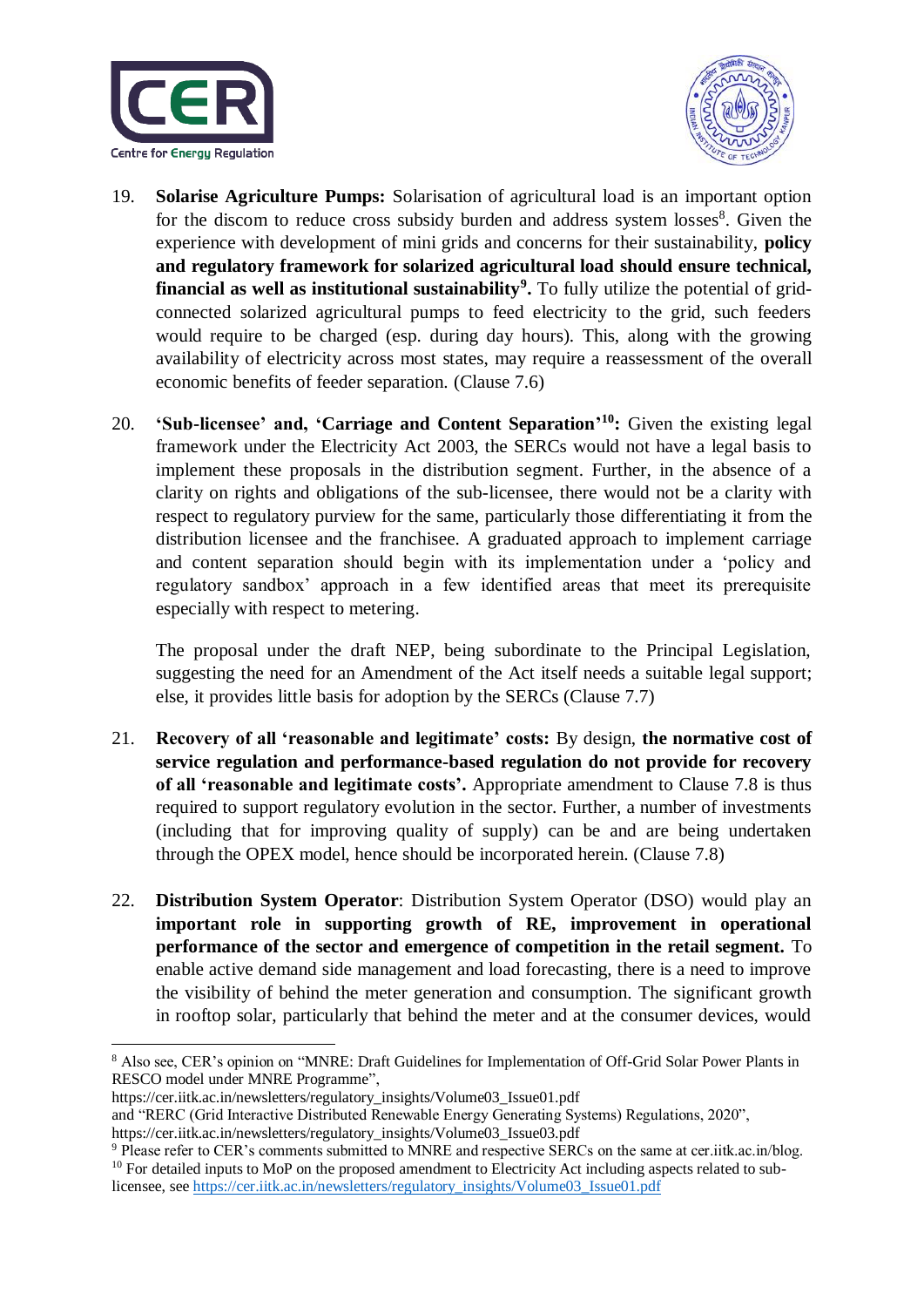



continue to pose challenges in identifying and forecasting short-term electricity demand, plan for distribution and transmission network, strengthening and extension, and make adequate investment in generation capacity. DSOs would also play a key role in emergence of peer-to-peer market in the near future.

**The evolution of a DSO should not be dependent on the adoption of separation of carriage and content but, in fact, would enable its introduction later.** (Clause 7.9)

- 23. **Monthly data on feeder-wise energy accounting as well as reliability indices should be available in the public domain to enhance accountability of the discoms**. The distribution network planning should also take into account the proposed rollout of smart grid and deployment of solar rooftops and/or storage by the consumers. (Clause 7.13)
- 24. **Distribution Plan:** The National Electricity Plan, be prepared by CEA, generally places emphasis on generation and transmission planning while taking into account certain aspects of the distribution segment. Given that the CEA was able to publish the National Electricity Plan for generation and transmission in 2018 and 2019 respectively, it may be a challenging task for the CEA to engage with all the discoms in helping to prepare the distribution plan. Alternatively, **CEA, in consultation with stakeholders, may develop a framework document to enable discoms to prepare their respective distribution plan**, which would then be approved by the respective SERC. (Clause 7.13)
- 25. **Optimising Long-term as well as Short-term Power Procurement<sup>11</sup>:** Long-term demand forecasting and power procurement planning studies undertaken by the Energy Analytics Lab (EAL) at IIT Kanpur has demonstrated that significant cost reduction can be achieved through periodical optimisation considering medium to long-term projected demand profile against existing PPAs and available options for power procurement (including that through short-term market) and flexibility of available resources to meet the ramping requirement of a power system with higher VRE share. Thus, need for long-term as well as short-term options should be periodically reviewed to avoid significant fixed cost burden to the utilities, and to the consumers. (Clause 7.14)

Given the growing role of competitive market and the emergence of rooftop solar, solarised agriculture and demand response, the distribution licensees should not be expected to 'tie-up' adequate long-term capacity as they can better optimise their power procurement portfolio by partly engaging in the short-term market. Discoms should engage in active portfolio management using available short-term options while minimising risk for availability and cost of electricity (Clause 7.15).

**<sup>.</sup>** <sup>11</sup> Anoop Singh et al. (2019), Regulatory Framework for Long-Term Demand Forecasting and Power Procurement Planning. Online Book available at [https://cer.iitk.ac.in/assets/downloads/CER\\_Monograph.pdf](https://cer.iitk.ac.in/assets/downloads/CER_Monograph.pdf)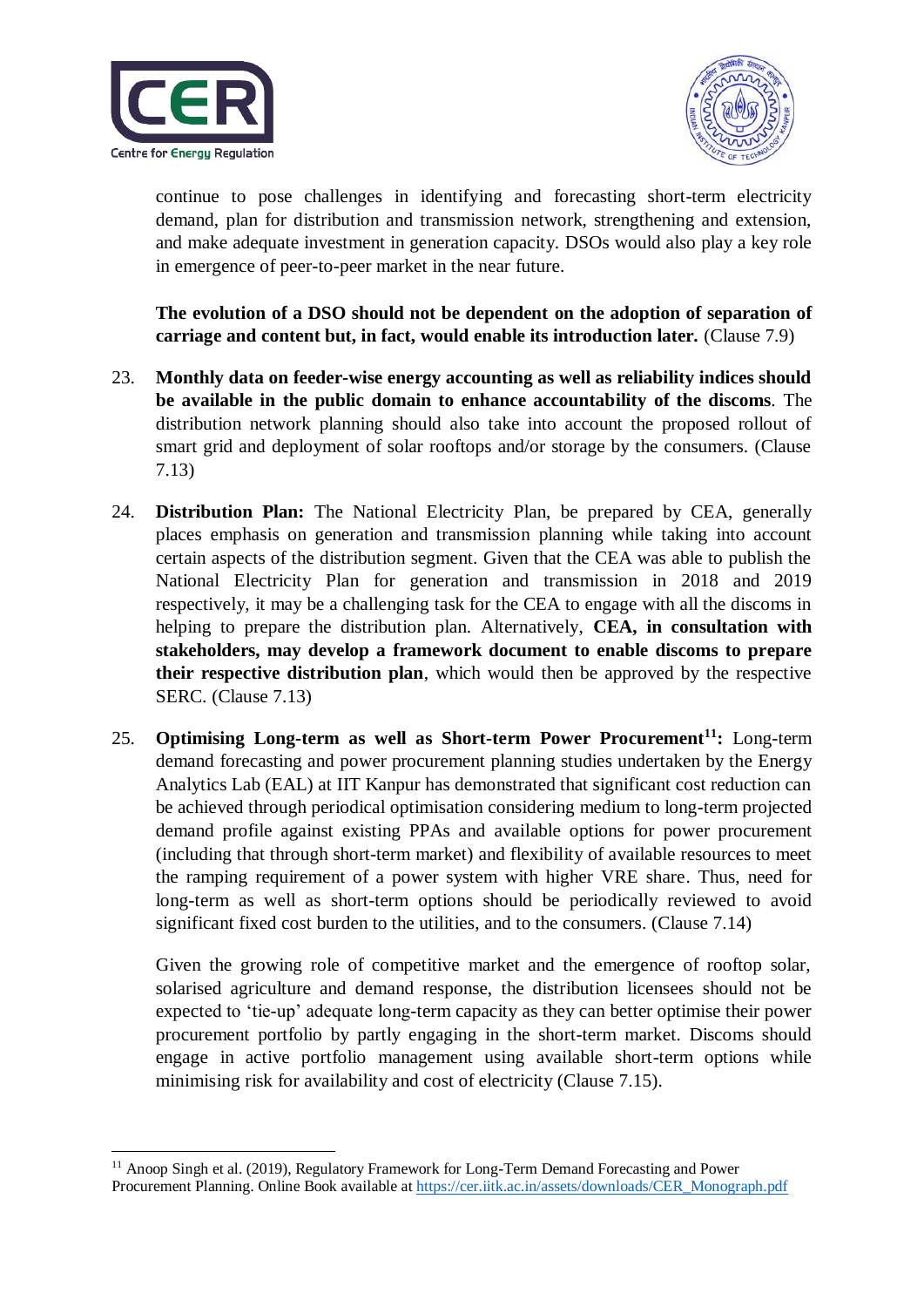



26. **National Metering Road Map**: A time-bound, consistent and cost-effective metering plan, in the form of a National Metering Road Map**,** should be designed in consultation with the stakeholders and deployed through assistance of the central government. This should also ensure that existing investment in the meters should not unduly lose its economic value thus burdening the consumers. Further, adequacy of the required digital ecosystem and trained manpower should be ensured through such a program.

To ensure that there is sufficient political support for 100% metering of the consumers, the **subsidy provided by the respective State government should be tied up with the aggressive plan for 100% metering of the consumers<sup>12</sup> .** Central government assistance package to a distribution licensee should compulsorily include a sub-package of dedicated funding for consumers' metering. Overall funding should be linked to the achievement of metering targets. (Clause 7.16)

27. **Prepaid Metering:** Prepaid metering is generally adopted in the case of consumers with bad credit history, or vulnerable consumers who would like to limit their energy expenses. Deployment of prepaid metering should be made available as a choice to the rest of the consumers. For a certain class of vulnerable consumers first tranche of 'prepayment' (in full) through a DBT mechanism (to licensee) would make the consumer indifferent to the cycle of payments to follow.

A comprehensive replacement of all the existing meters with pre-paid metering may result in significant loss of economic value (in the form of unrecovered depreciation) and hence would require appropriate cost-benefit analysis. It is important to highlight that pre-paid metering is not a natural choice of the private discoms, and also does not find universal application in the international context. (Clause 7.17)

- 28. **Smart Meters and demand response program**: Deployment of smart meters would make it much easier to implement a demand response program, if there are adequate regulatory provisions enabling the distribution companies to offer appropriate financial incentives for consumers' participation, either directly or through an aggregator. A credible demand response also enhances competition in the sector. Further, **investment in smart meters would have limited economic value unless there are appropriate regulatory initiatives<sup>13</sup> to capitalise on the capability of smart meters**. (Clause 7.18)
- 29. **Flexibility and Market for Ancillary Services:** Increasingly higher penetration of variable renewable energy (VRE) places additional challenges on the system operator and also demands flexibility from various constituents of the power system. Economic

<sup>13</sup> CER's Comments on "TSERC (Smart Grid) Regulation, 2020",

1

 $12$  See CER's Comments on MoP's "Implementation of Budget Initiatives for the Power and Renewable Energy Sector", https://cer.iitk.ac.in/newsletters/regulatory\_insights/Volume03\_Issue04.pdf

https://cer.iitk.ac.in/newsletters/regulatory\_insights/Volume03\_Issue03.pdf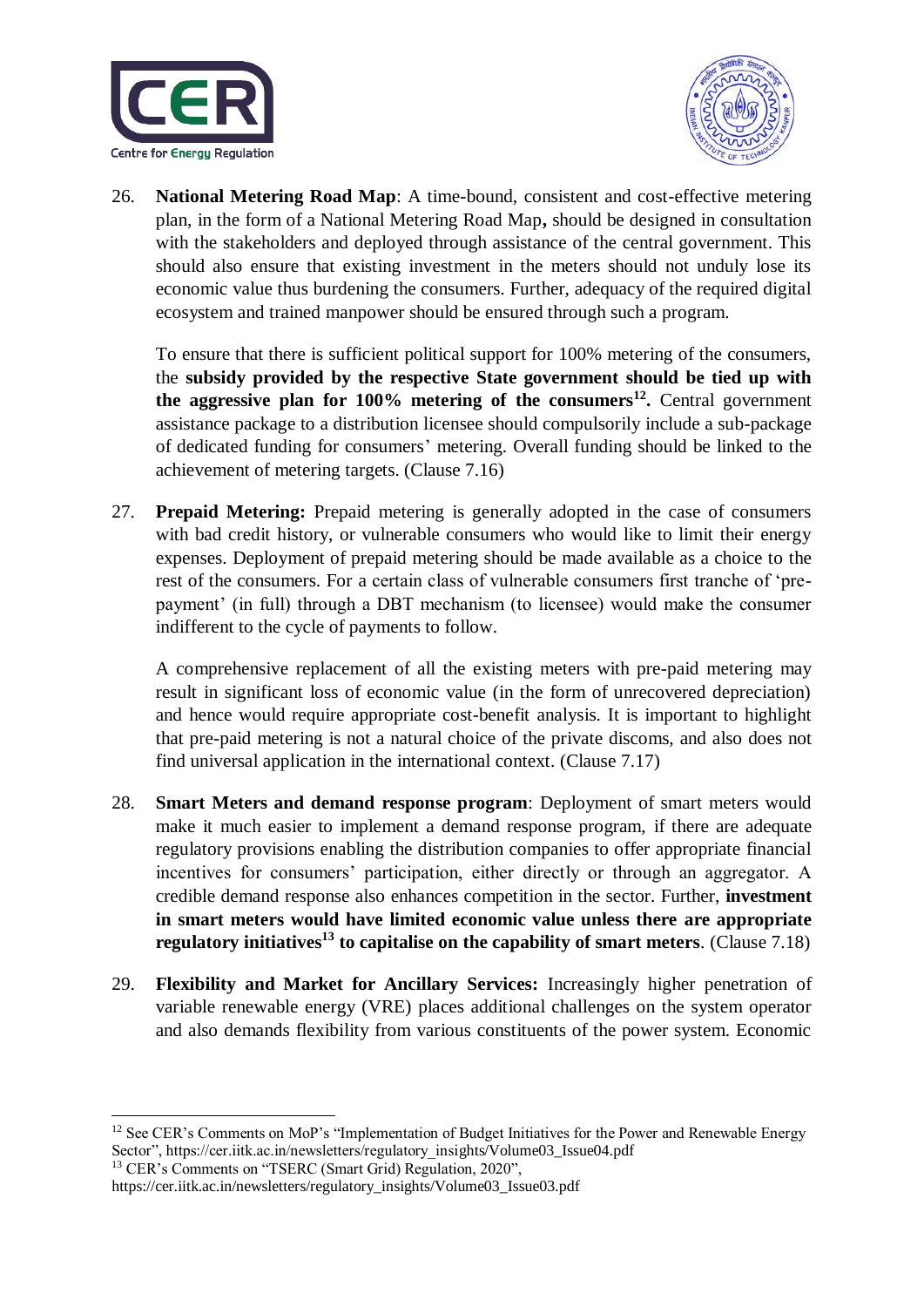



signals to enhance flexibility<sup>14</sup> of conventional generation should come from the **introduction of a market for 'fast response ancillary services'.** This would ensure that appropriate technology choice is made on merits of its economic benefits to bring about desired technical characteristics. The market signal would provide adequate incentive for such investment and also encourage better forecasting for short-term demand as well as generation from variable renewable energy sources. (Clause 8.2)

- 30. Data Transparency and Data Access: Unavailability of system-level information<sup>15</sup>, particularly at the state level, makes it challenging to develop analytical tools that can help **optimisation** of available resources. This also encourages academic research<sup>16</sup> based on system data in the Indian context rather than that based on available system information for other countries/regions.
- 31. **Incentivise Feeder Level Performance Improvement:** Monthly data on feeder-wise energy accounting as well as reliability indices should be available in the public domain to enhance the accountability of the discoms. Monthly publishing of such information in the descending order of their AT&C/Distribution losses<sup>17</sup> along with the name of the concerning officers, can have significant impact on operational performance. An incentive structure can be designed to ensure that the associated officials get due recognition and economic benefits of better performance,
- 32. Adequate **transparency of network's transfer capability** both for the inter-State as well as **intra-state transmission network** should be available in the public domain to ensure that grant of open access, particularly for intra-State transmission network, is not unfairly denied. (Clause 8.3)
- 33. **Visibility of Behind the Meter Generation and Consumption**: Increasing capacity for behind the meter electricity generation reduces visibility of such capacity and its generation profile, which will become an increasing challenge to reliably forecast shortterm electricity demand for the utilities as well as the system operators. Rooftop solar capacity beyond a certain limit (say, 20 kW) should be enabled for remote access of the real-time generation consumption and storage data. For a small capacity rooftop solar generation, such capabilities should be implemented on a sample of facilities, which should be invested by the respective DISCOM/SLDC. (Clause 8.5)

**<sup>.</sup>** <sup>14</sup> See EAL, IITK opinion on "POSOCO-NLDC Detailed Guidelines on Ramping Assessment", which provides framework for implementation of financial incentives (penalty) related to ramping [https://eal.iitk.ac.in/assets/docs/Power\\_Chronicle\\_Vol\\_03\\_Issue\\_04.pdf](https://eal.iitk.ac.in/assets/docs/Power_Chronicle_Vol_03_Issue_04.pdf)

 $\frac{15}{15}$  Including availability, schedule and actual generation including that for the intra-state generating stations. <sup>16</sup> A clear example is an independent modelling research undertaken by EAL, IITK that led to suggestion to POSOCO for adopting multi-period optimisation this leading to significant demonstrated financial savings (Rs. 35-72 Crore per week) . Singh et al. (2019) Security Constrained Economic Despatch – India: A Rolling Block Implementation Framewor[k https://ieeexplore.ieee.org/document/9067641](https://ieeexplore.ieee.org/document/9067641)

See Detailed inputs of EAL, IITK - [https://eal.iitk.ac.in/assets/docs/power\\_chronicle\\_vol\\_2\\_issue\\_2.pdf](https://eal.iitk.ac.in/assets/docs/power_chronicle_vol_2_issue_2.pdf) <sup>17</sup> Anoop Singh, Chapter contributed to Report on "Development of Power Sector in UP", For a Study Group formed by Planning Commission to Prepare a Road Map for Rapid Economic Development of UP, 2007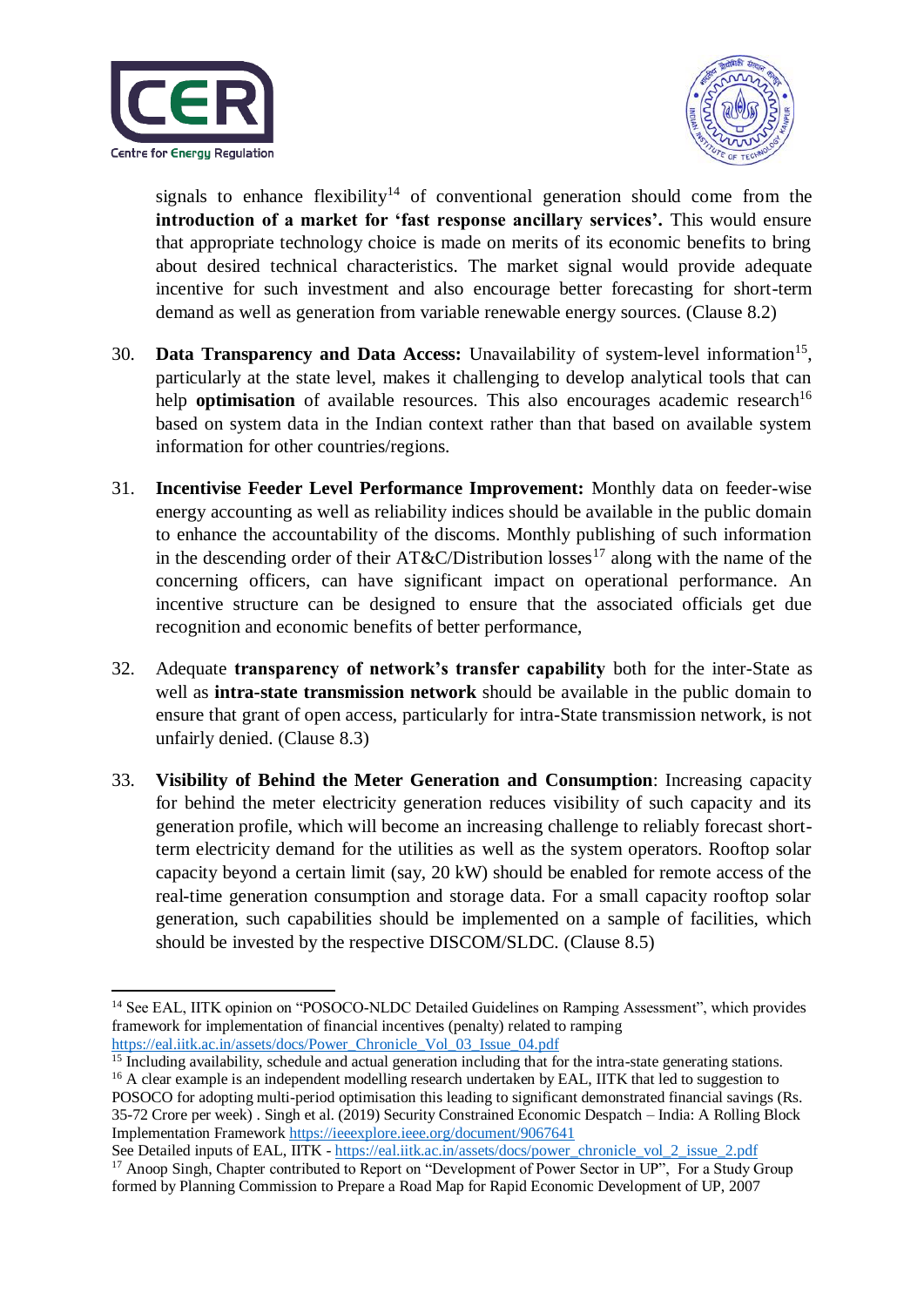



- 34. **Improve Information Access to DEEP Platform:** The DEEP platform remains a black box for most of the market participants, thus reducing overall efficiency of the market. Easy access to information about the contracts available and their economics through the DEEP portal, and the discovered prices and cleared volume thereof would provide sufficient market signals for other market segments. Even while private participants may not have access to the DEEP portal, the bridging of information asymmetry would enhance the competition in the short-term power market as well. Furthermore, it also limits the ability of the developed optimisation tools to assimilate this information in their decision-making on a real-time basis. (Clause 9.3)
- 35. **Data Sharing Policy:** Development of analytic tools and academic research depend significantly on availability of relevant data. The power sector generates significant amount of data throughout its supply chain. Energy Analytics Lab (EA) at IIT Kanpur has taken the initiative to compile the available data and make it accessible in visualised form through its portal (eal.iitk.ac.in). Unavailability of information, particularly at the state level, makes it challenging to develop analytical tools that can help significant optimisation of available resources (the key objective of NEP u/s 3 of the Act). Given its experience, EAL, IIT Kanpur would be willing to pool resources to further assist in this endeavour.
- 36. **CER's Regulatory Database:** Centre for Energy Regulation (CER), IIT Kanpur is developing a Regulatory Database that would assist performance benchmarking and further evolution of the regulatory framework in the sector. While most of this data is available in the public domain, significant disparity in data definitions across time and space makes this a very challenging task. A common data format framework should address such anomalies and also enhance its access.
- 37. **Energy security and clean energy an integral part of all major investment decisions:** To ensure that the country is able to achieve reduction in emission intensity as per its international obligations and also go beyond that, all relevant investment proposals and decisions across the sector (beyond an identified limit) should also assess the contribution of such investment towards achieving this target (in line with the environmental impact assessment undertaken for large projects. **The aim to reduce energy intensity, thus, also becomes an integral part of the decision-making in the sector in the long run and ensures smooth clean energy transition.** (Clause 14.0)
- 38. **Capacity Building Needs of the Power Sector:** Centre for Energy Regulation (CER), IIT Kanpur has been actively engaged in addressing capacity building needs of the sector particularly that covering aspects related to regulation, power market as well as renewable energy integration. We note that needs for capacity building are widely understood and addressed in the regulatory system; however, the regulatory entities particularly at the state-level have limited participation in such endeavours. This limits the ability of such entities in engaging fruitfully in the regulatory processes at the state as well as central level. A broad-based policy, incentivising such continuous